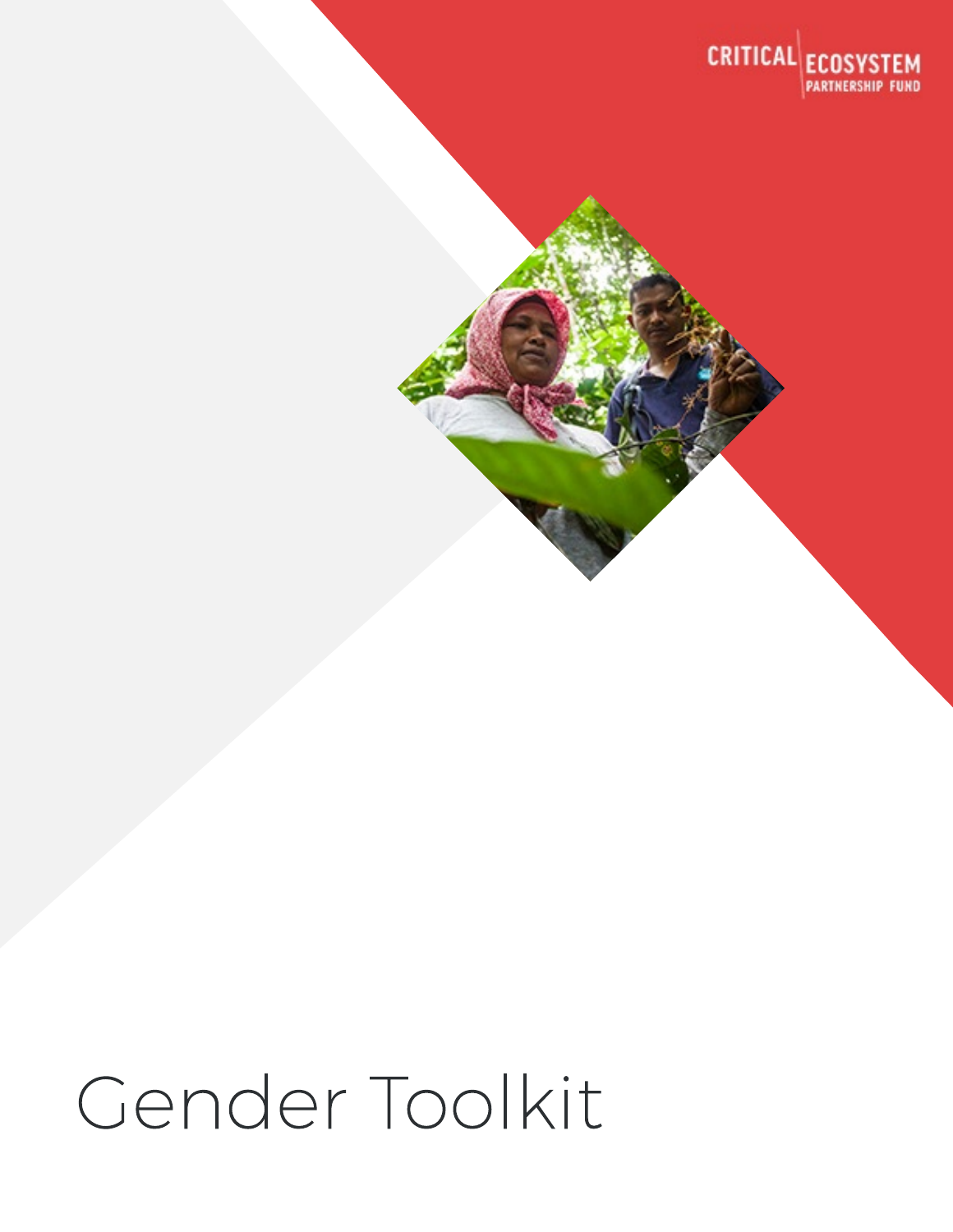# **Table of Contents**

| ANNEX C: WHAT ARE CEPF'S GLOBAL DONOR PARTNERS DOING ON GENDER?16 |  |
|-------------------------------------------------------------------|--|
|                                                                   |  |

Cover photo: © Benjamin Drummond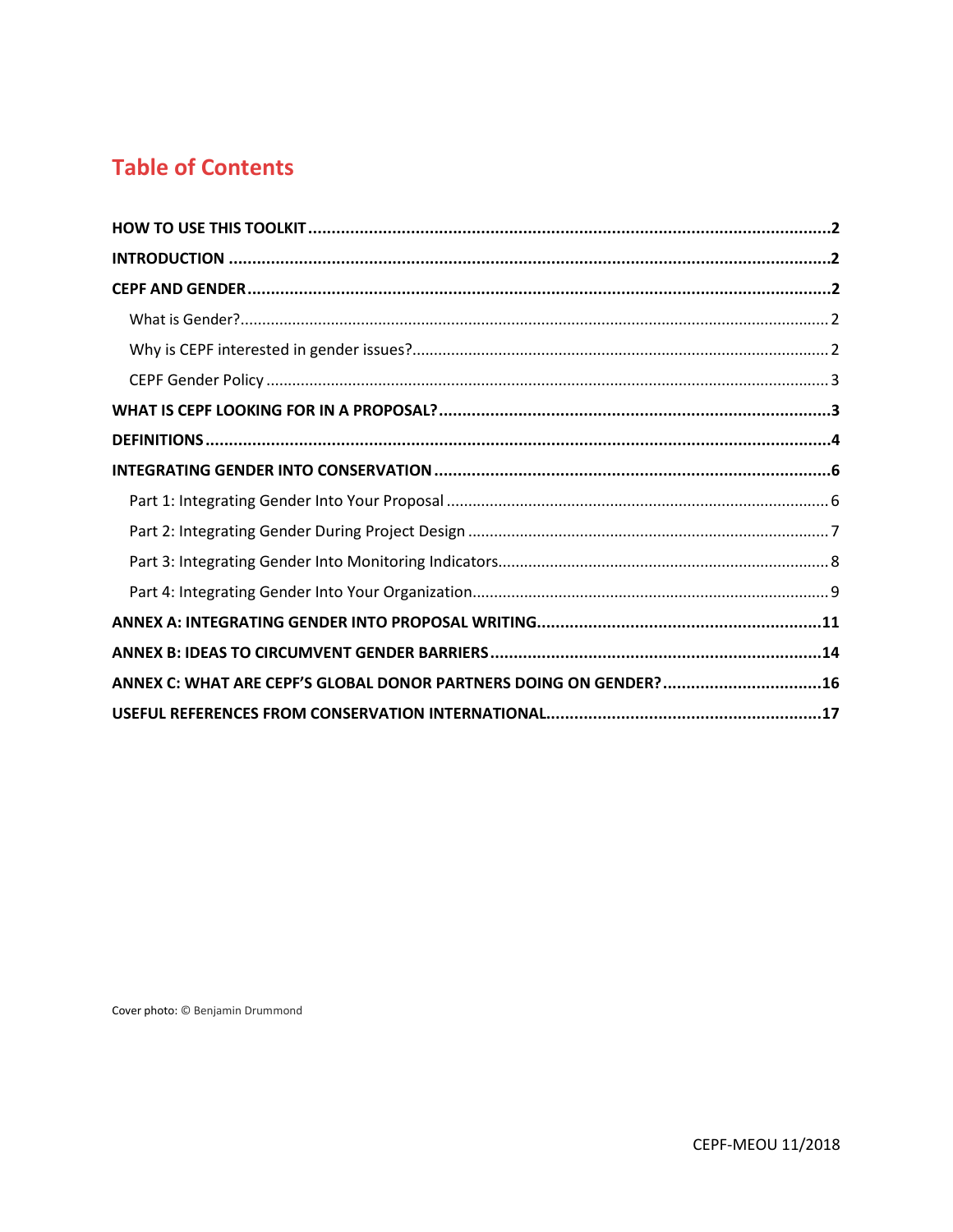### <span id="page-2-0"></span>**HOW TO USE THIS TOOLKIT**

This gender toolkit is intended to provide guidance for CEPF applicants and grantees in understanding and integrating gender into their conservation projects. CEPF strives to integrate gender into all aspects of its programs and, therefore, it is recommended that applicants and grantees use this toolkit when preparing an application and/or implementing a project. With that said, use of this toolkit is not mandatory and none of the worksheets need to be submitted to the CEPF Secretariat or regional implementation team.

This toolkit is designed to be easy to use, and applicable to the stage you are in with your project. Check the Table of Contents to see which section would help you most. You may want to start with the chapters on "CEPF Gender Policy" and "Definitions" to gain a general understanding of gender and CEPF's position on gender issues.

#### <span id="page-2-1"></span>**INTRODUCTION**

Gender is a social construct that refers to relations between and among the sexes, based on their relative roles. It encompasses the economic, political and socio-cultural attributes, limitations, and opportunities associated with being male or female. Gender varies across cultures, is dynamic and open to change over time, and because of this, gender roles should not be assumed, but analyzed.

Gender, however, is a significant characteristic that influences a person's interactions with the environment and ability to participate in, and benefit from, conservation initiatives.

As such, gender can influence who uses, has access to and owns natural resources. Therefore, considering gender can help determine who participates in and benefits from a conservation project. These considerations can ultimately affect a project's long-term success.

For these reasons, CEPF developed this gender toolkit to ensure that CEPF's investments are implemented with gender-awareness in mind. This means that CEPF's Secretariat staff, regional implementation teams and grantees aim to understand and consider the different roles of women and men in CEPF-related activities at all scales, and that gender issues and considerations are actively incorporated throughout the grant-making process.

#### <span id="page-2-2"></span>**CEPF AND GENDER**

#### <span id="page-2-3"></span>**What is Gender?**

Gender refers to the social and cultural attributes of being a man or a woman. It is not the same as sex, which refers to the biological attributes of being a man or a woman. Gender differs across cultures, it is learned, and it changes over time. When we talk about gender, we are talking about both women and men, and not just about women.

#### <span id="page-2-4"></span>**Why is CEPF interested in gender issues?**

CEPF is interested in gender because it can influence natural resources use, needs, knowledge and priorities. It can also influence power, access, control and ownership over natural resources. Consideration of gender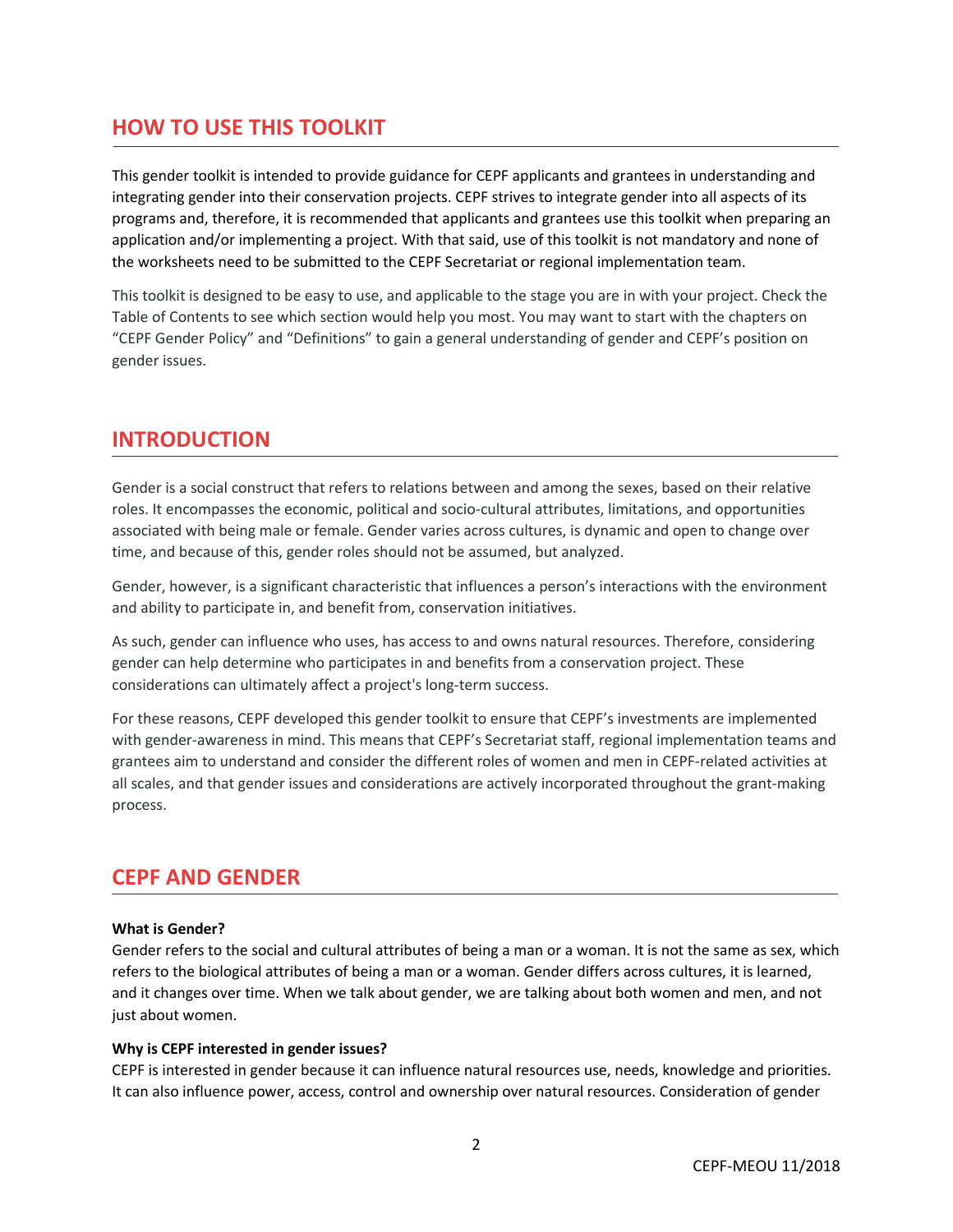can affect the quality of stakeholder engagement and participation, the quality of social outcomes, and the delivery of benefits to project participants. Additionally, it can affect the sustainability of conservation outcomes. Gender can play an important role in achieving long-term conservation goals and objectives.

#### <span id="page-3-0"></span>**CEPF Gender Policy**

CEPF's mission is to engage civil society to protect biodiversity hotspots, the world's most biologically diverse yet threatened ecosystems. The purpose of this policy is to ensure CEPF carries out its mission through a gender awareness lens. This means that staff of the CEPF Secretariat, Regional Implementation Teams and grantees will understand and take into account the different roles of women and men in CEPF-related activities at all scales (e.g., Regional Implementation Team training, proposal design, project implementation and reporting). Gender issues and considerations will be actively incorporated throughout the grant-making process and progress on gender-related outcomes will be monitored.

CEPF recognizes that:

- In all of our conservation work, gender plays an important role in achieving long-term goals and objectives.
- Gender equity is a critical component of our overall strategy to ensure empowered civil society, equitable participation and decision-making by stakeholders at all scales, and the sustainability of conservation impacts.
- Both women and men encounter constraints based on gender. If not addressed, these constraints can cause delays or impediments to achieve CEPF's conservation objectives.

CEPF staff strives to:

- Provide and encourage training and professional development on gender among CEPF Secretariat staff, regional implementation teams and grantees as part of the organization's learning efforts.
- Work with grantees to ensure gender analysis and recommendations are included in the project design, implementation and monitoring processes.
- Develop indicators and report on gender equity as part of CEPF's Monitoring Framework.
- <span id="page-3-1"></span>• Promote best practices for incorporating gender into conservation strategies throughout the CEPF network.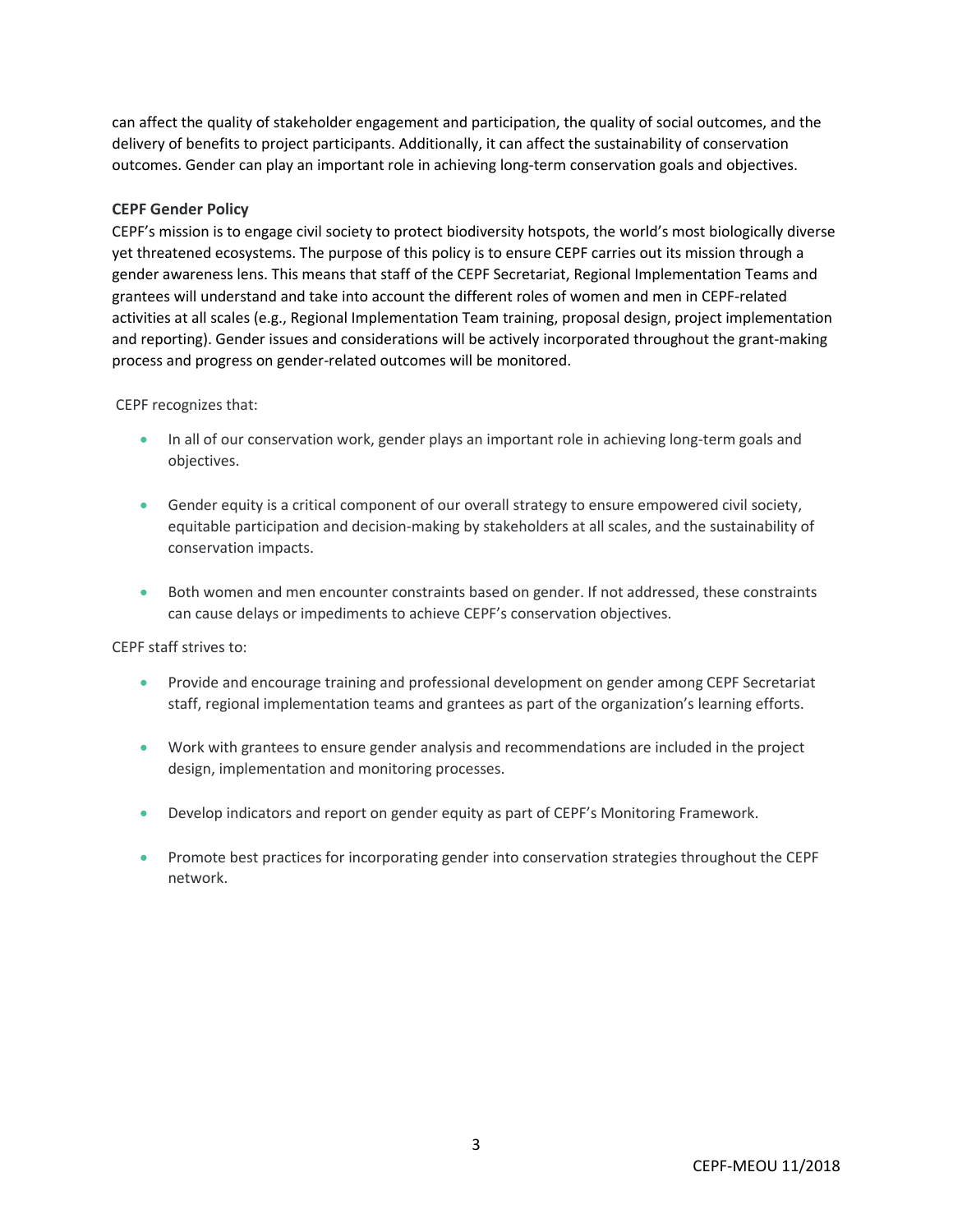# **WHAT IS CEPF LOOKING FOR IN A PROPOSAL?**

When CEPF reviews your proposal, we will pose these questions to determine whether you have thought about gender issues:

| 1. | Have you considered the respective roles of women and men and how they relate<br>to the project?                                          |
|----|-------------------------------------------------------------------------------------------------------------------------------------------|
| 2. | Have both women's and men's opinions been sought in project development?                                                                  |
| 3. | Are women's and men's unique roles reflected in the project's objectives?                                                                 |
| 4. | In what ways will the activities benefit women and men differently?                                                                       |
| 5. | Is the project likely to have negative effects for women or for men?                                                                      |
| 6. | Are there any social, legal and/or cultural obstacles that could prevent women or<br>men from participating in the project?               |
| 7. | Does the project have programs, activities and/or services in place to ensure that<br>gender-based issues and concerns will be addressed? |
| 8. | Does the project design include relevant sex-disaggregated indicators that measure<br>participation and benefits for women and men?       |

#### <span id="page-4-0"></span>**DEFINITIONS**

Here are a few explanations of some terms used in this toolkit.

| Gender                  | Refers to the economic, social, political, and cultural attributes and opportunities<br>associated with being women and men. The social definitions of what it means to be<br>a woman, or a man vary among cultures and change over time. Gender is a socio-<br>cultural expression of characteristics and roles that are associated with certain<br>groups of people with reference to their sex. |
|-------------------------|----------------------------------------------------------------------------------------------------------------------------------------------------------------------------------------------------------------------------------------------------------------------------------------------------------------------------------------------------------------------------------------------------|
| <b>Gender Analysis</b>  | The process of collecting and interpreting information on the respective roles and<br>responsibilities among women and men in six domains of activity: practices and<br>participation; access to resources; knowledge and beliefs; laws; policies; and<br>regulatory institutions.                                                                                                                 |
| <b>Gender Awareness</b> | Refers to explicit recognition of local gender differences, norms, and relations and<br>their importance to outcomes in program/policy design, implementation and<br>evaluation. This recognition derives from analysis or assessment of gender<br>differences, norms and relations in order to address gender equity in outcomes.                                                                 |
| <b>Gender Balance</b>   | Commonly used in reference to human resources and equal participation of women<br>and men in all areas of work, projects or programs.                                                                                                                                                                                                                                                              |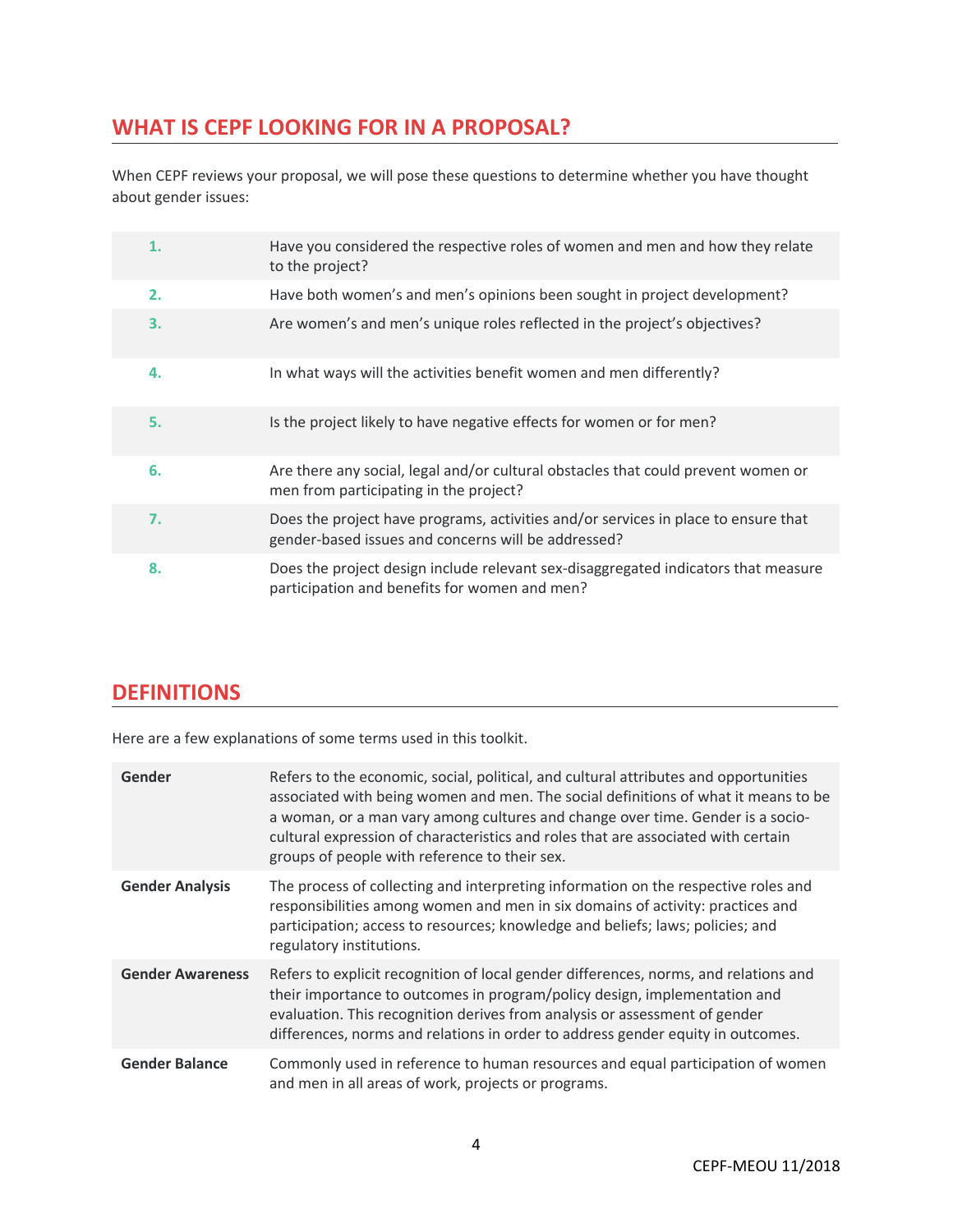| <b>Gender Bias</b>                 | The often unintentional and implicit differentiation between women and men by<br>placing one gender in a hierarchical position relative to the other in a certain<br>context as a result of stereotypical images of masculinity and femininity. An<br>example of gender bias is focusing on the experience and point of view of either<br>men or women while presenting the results as universally valid.          |
|------------------------------------|--------------------------------------------------------------------------------------------------------------------------------------------------------------------------------------------------------------------------------------------------------------------------------------------------------------------------------------------------------------------------------------------------------------------|
| <b>Gender Blind</b>                | Does not take gender into account. Based on the often-incorrect assumption that<br>possible differences between women and men are not relevant.                                                                                                                                                                                                                                                                    |
| <b>Gender Division of</b><br>Labor | Allocation of different jobs or types of work to women and men. For example,<br>among human foragers, males and females target different types of foods and share<br>them with each other for a mutual or familial benefit.                                                                                                                                                                                        |
| <b>Gender Equality</b>             | The knowledge that differences between women and men are socially constructed<br>and impact our behaviors, attitudes, beliefs and values, which affords women and<br>men equal enjoyment of human rights, socially valued goods, opportunities and<br>resources.                                                                                                                                                   |
| <b>Gender Equity</b>               | The process of being fair to women and men. To ensure fairness, measures must be<br>taken to compensate for historical and social disadvantages that prevent women<br>and men from operating on a level playing field. An example of gender equity:<br>providing child care at a stakeholder meeting, thereby allowing women the ability to<br>focus on the discussion, rather than taking care of their children. |
| <b>Gender Gap</b>                  | The differences between women and men, especially as reflected in social, political,<br>intellectual, cultural, or economic attainments or attitudes.                                                                                                                                                                                                                                                              |
| <b>Gender Integration</b>          | Refers to strategies applied in program assessment, design, implementation and<br>evaluation to take gender norms into account and to compensate for gender-based<br>inequalities.                                                                                                                                                                                                                                 |
| Gender<br><b>Mainstreaming</b>     | The process of incorporating a gender perspective into policies, strategies,<br>programs, project activities, monitoring and evaluation, budgeting, and<br>administrative functions, as well as into the institutional culture of an organization<br>to promote equality between women and men, and to combat discrimination.                                                                                      |
| <b>Gender Norms</b>                | Behaviors or attributes that society attributes to a particular sex. Gender norms<br>change from culture to culture and over time since they are based on the<br>expectations of societies, which are constantly evolving.                                                                                                                                                                                         |
| Gender<br><b>Perspective</b>       | Taking into account gender-based differences when looking at any social<br>phenomenon, policy or process.                                                                                                                                                                                                                                                                                                          |
| <b>Gender Role</b>                 | The role or behavior learned by a person as appropriate to their gender, determined<br>by the prevailing cultural norms.                                                                                                                                                                                                                                                                                           |
| <b>Sex</b>                         | Refers to the biological differences between males and females. Sex differences are<br>concerned with male and female physiology.                                                                                                                                                                                                                                                                                  |
| Sex-disaggregated                  | Refers to any data collected and organized separately for women and men.                                                                                                                                                                                                                                                                                                                                           |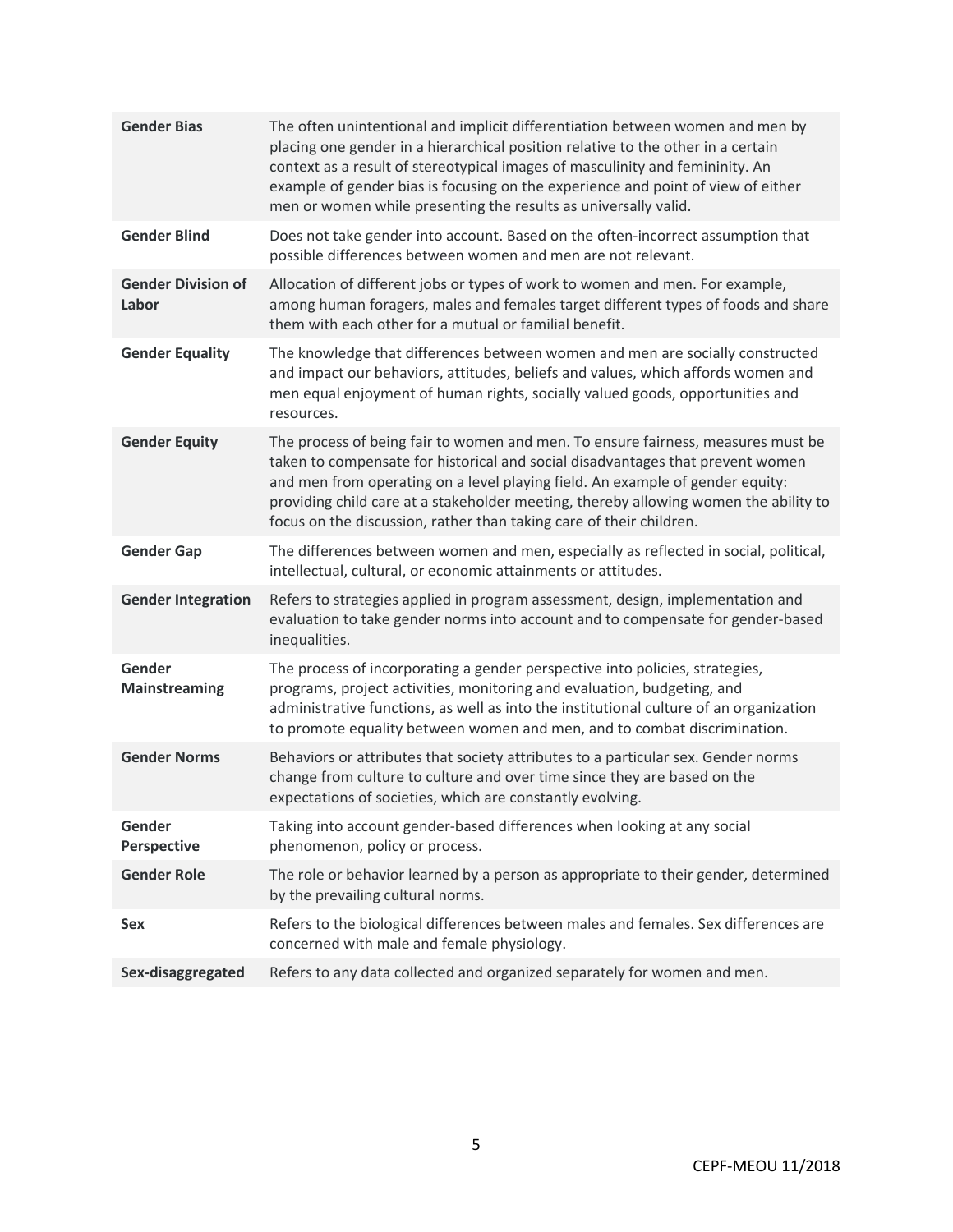# <span id="page-6-0"></span>**INTEGRATING GENDER INTO CONSERVATION**

Integrating gender into conservation programs is a four-fold process. All four parts are essential for effective and sustainable conservation results.

Gender integration must be considered for all grants (large and small) awarded by CEPF:

- 1: At the proposal-writing level
- 2: At the project-design level
- 3: At the monitoring level
- 4: As an integrated part of the grantee's organization

#### **Part 1: Integrating Gender Into Your Proposal**

<span id="page-6-1"></span>Addressing gender issues is an integral part of preparing fundraising proposals. These general questions will help you consider gender when completing your application for a CEPF call for proposals.

| <b>Question</b>                                                                                                                   | <b>Meaning</b>                                                                                                                                                                                                                                                                                                        |
|-----------------------------------------------------------------------------------------------------------------------------------|-----------------------------------------------------------------------------------------------------------------------------------------------------------------------------------------------------------------------------------------------------------------------------------------------------------------------|
| Have you thought about the<br>respective roles of women and men<br>and how they relate to your project?                           | Do you understand what women do every day? Do you<br>understand what men do every day? Do you understand the place<br>of women and men in their household and community? Have you<br>thought about how their activities/ work will come into play during<br>your project?                                             |
| Have both women's and men's<br>opinions been sought in project<br>development?                                                    | Have you been able to interview the same number of women and<br>men to understand their thoughts and views on your project?                                                                                                                                                                                           |
| Are women's and men's unique roles<br>reflected in the project's objectives?                                                      | Think about women's and men's roles in their households and<br>communities and consider/include that role rather than dismissing<br>it.                                                                                                                                                                               |
| In what ways will the activities<br>benefit women and men differently?                                                            | In most cases, a project should benefit women and men equally,<br>but it may not. Can you identify those differences and reduce<br>them?                                                                                                                                                                              |
| Is the project likely to have negative<br>effects for women or for men?                                                           | Will the project have a negative impact? Is the impact perceived or<br>real? If there is an expected negative impact, your project may<br>trigger one of CEPF's environmental or social safeguards. More<br>information about safeguards is available on CEPF's website or<br>from your regional implementation team. |
| Are there any social, legal and/or<br>cultural obstacles that could prevent<br>women or men from participating in<br>the project? | Understanding gender roles helps prevent the non-participation of<br>women.                                                                                                                                                                                                                                           |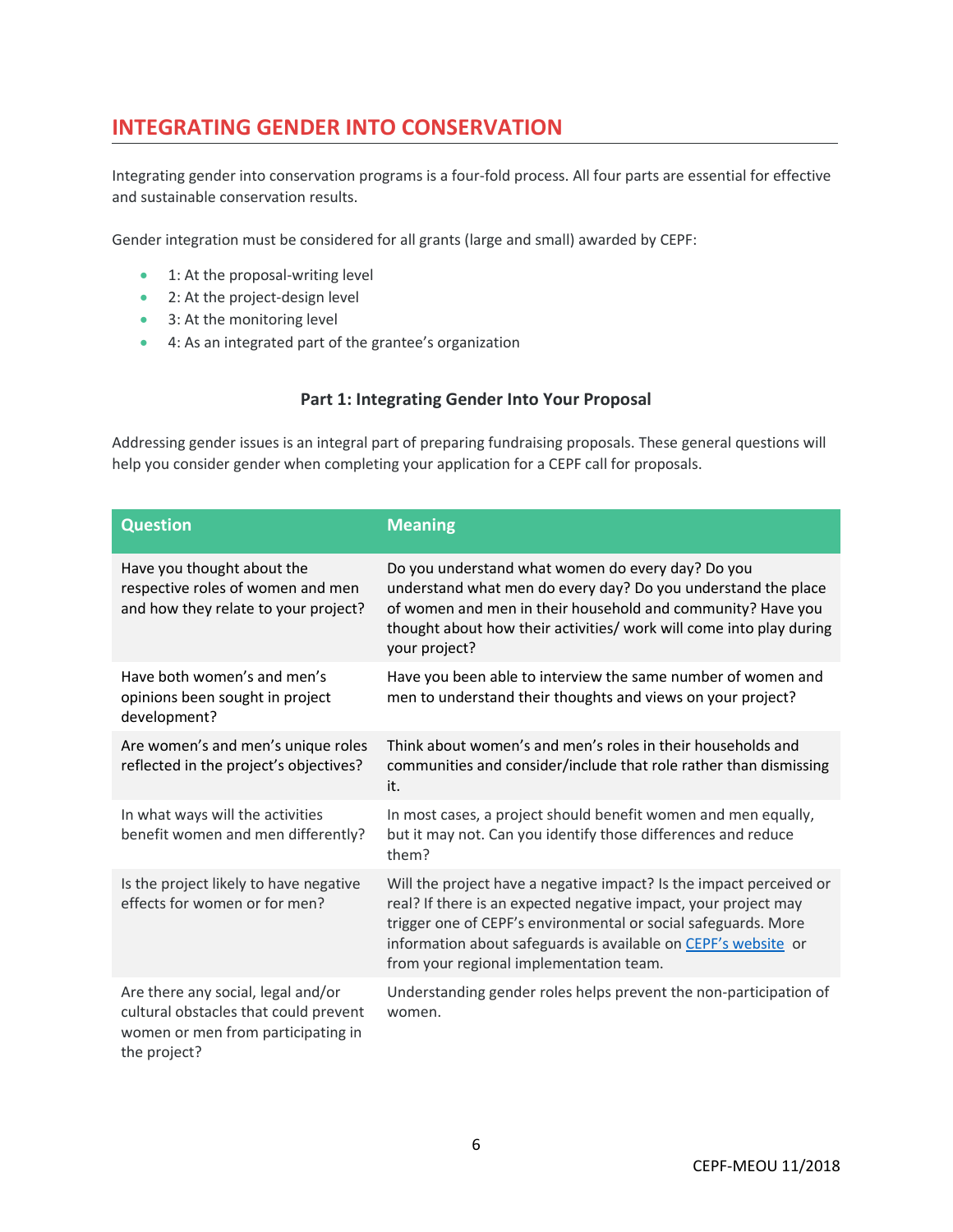Does the project have programs, activities and/or services in place to ensure that gender-based issues and concerns will be addressed?

When designing and implementing your project, consider gender barriers that may be raised. (Check Annex B - Ideas to Circumvent Gender Barriers.)

<span id="page-7-0"></span>*In Annex A, we have included a more detailed questionnaire for further guidance.*

#### **Part 2: Integrating Gender During Project Design**

It is best to analyze gender and social issues in the concept phase of a project (but it is also never too late to examine an ongoing project that can be adaptively managed!). Gender and social equity challenges and opportunities should be revisited periodically throughout a project as a way to measure progress and ensure issues are being adequately addressed.

It is important to do a social analysis to examine how different individuals and groups may affect a project and how a project will affect them. During this exercise, you will collect, identify and analyze information on the different roles, responsibilities, needs and interests of women and men of different social groups. To capture the nuances of various social characteristics, the data and analysis on women and men should be disaggregated by social categories relevant to the project (e.g., socio-economic status, profession, ethnicity/race/indigeneity, age, educational status, geographic location and religion).

There is primary and secondary information that can be gathered in the project area. Primary information is usually done through field-based data collection and can include focus groups, interviews or surveys whereas secondary information can be found in online searches (e.g., World Bank Gender Statistics; Demographic Health Survey; USAID's country-level gender assessments; Social Institutions & Gender Index; or World Economic Forum's Global Gender Gap).

| <b>Theme</b>                                                                                                                               | What actions are needed to improve conservation<br>outcomes and ensure equality?                                                                                                     |
|--------------------------------------------------------------------------------------------------------------------------------------------|--------------------------------------------------------------------------------------------------------------------------------------------------------------------------------------|
| Practices and participation: Peoples'<br>behaviors and actions in life and how<br>they vary by gender and social group.                    | • Build awareness by creating a women's versus men's daily<br>activities profile with local stakeholders.                                                                            |
| Access to, and control of, resources:<br>One's ability to use resources or assets.                                                         | • Find ways to share information about the project to women<br>and men.                                                                                                              |
| Knowledge, beliefs and perceptions:<br>Social norms of and about women, men,<br>girls and boys.                                            | • Ensure that information about the project is provided to<br>both women and men.<br>• Hold meetings at times of the day that are accessible to<br>women.                            |
| Legal rights and status: How women and<br>men are regarded and treated by the<br>customary and formal legal codes and<br>judicial systems. | • Ensure that both women and men understand their rights.<br>• If inequalities are contained in the law, ensure that these are<br>considered when identifying conservation outcomes. |

Sample questions for gathering primary information: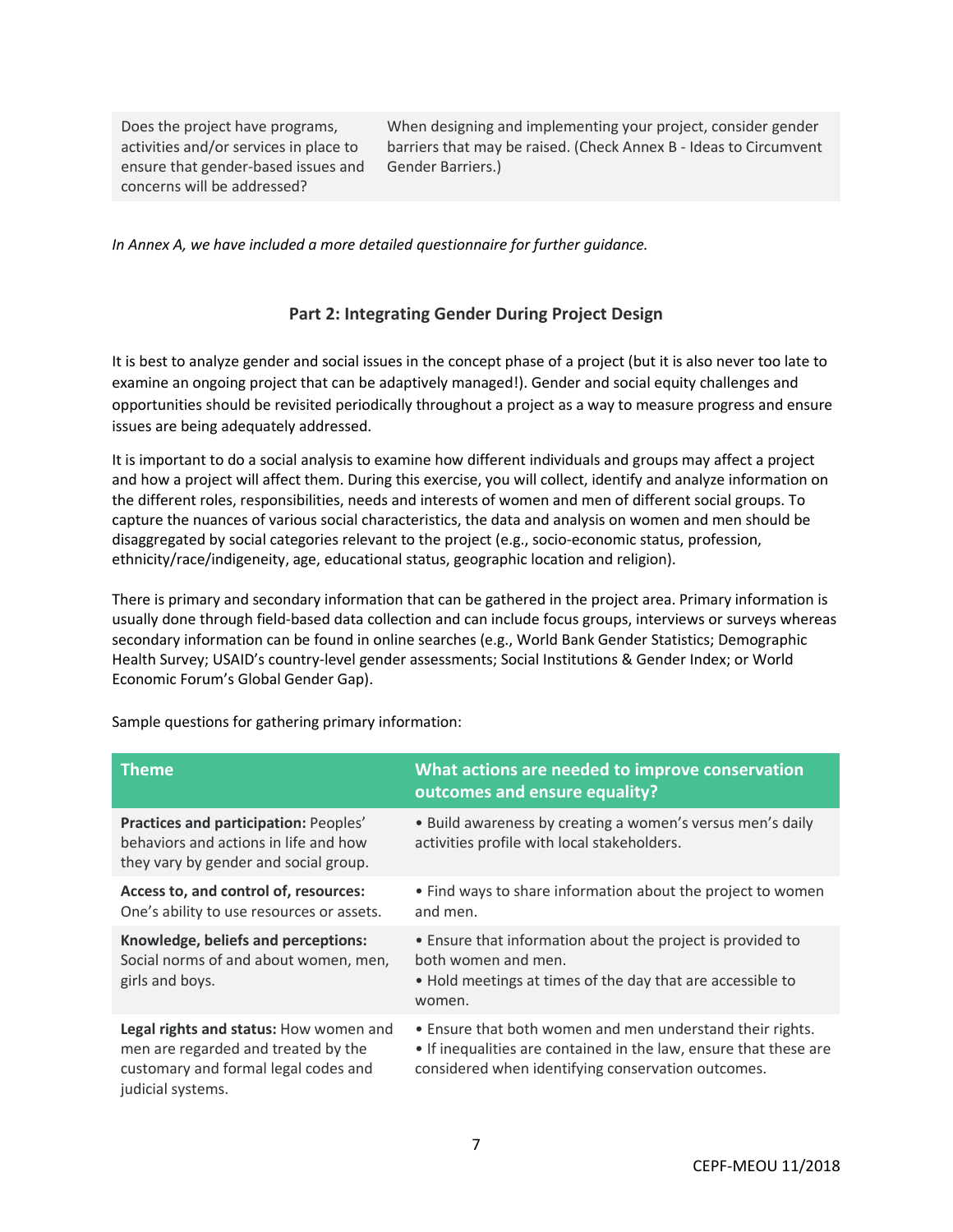| <b>Power:</b> The capacity to control resources<br>and to make autonomous and<br>independent decisions free of coercion. | • Explain to women and men the importance of each gender<br>to conservation.<br>• Organize gender role-play exercise to understand what<br>women's participation would have added to decision making |
|--------------------------------------------------------------------------------------------------------------------------|------------------------------------------------------------------------------------------------------------------------------------------------------------------------------------------------------|
| Impact: How might the project impact<br>women and men both positively and<br>negatively?                                 | • Discuss the perceived benefits and costs of the project.                                                                                                                                           |

#### **Part 3: Integrating Gender Into Monitoring Indicators**

<span id="page-8-0"></span>After considering gender during proposal writing and project design, it is essential to maintain this focus by monitoring gender issues throughout the project. Inclusion of specific and relevant indicators will help project staff keep track of project activities and impacts as they relate to gender. The data produced from gender-related indicators will help the grantee and CEPF to understand how gender was integrated into the project, and to measure the benefits and changes accruing to both women and men.

| <b>Theme</b>                                                                                                                            | <b>Possible Indicators</b>                                                                                                                                                                                          |
|-----------------------------------------------------------------------------------------------------------------------------------------|---------------------------------------------------------------------------------------------------------------------------------------------------------------------------------------------------------------------|
| Practices and participation: Peoples' behaviors and<br>actions in life and how they vary by gender and<br>social group.                 | . Number of consultation meetings held<br>specifically to hear the view of women<br>• Number of gender awareness sessions held<br>during the project                                                                |
| Access to, and control of, resources: One's ability to<br>use resources or assets.                                                      | • Sex-disaggregated number of persons with<br>improved access to resources                                                                                                                                          |
| Knowledge, beliefs and perceptions: Social norms<br>of and about, women, men, girls and boys.                                           | • Sex-disaggregated number of attendants at<br>community meetings discussing the project<br>. Number of consultation meetings held<br>specifically to hear the view of women                                        |
| Legal rights and status: How women and men are<br>regarded and treated by the customary and formal<br>legal codes and judicial systems. | • Number of women that are decision-makers in<br>their household/community<br>. Number of women that have increased<br>involvement in decision-making                                                               |
| Power: The capacity to control resources and to<br>make autonomous and independent decisions free<br>of coercion.                       | • Sex-disaggregated number of people with<br>improved understanding of and commitment to<br>gender issues                                                                                                           |
| Impact: How might the project impact women and<br>men?                                                                                  | • Sex-disaggregated number of people in project<br>decisions and benefits<br>• Sex-disaggregated number of people receiving<br>non-cash benefits<br>• Sex-disaggregated number of people receiving<br>cash benefits |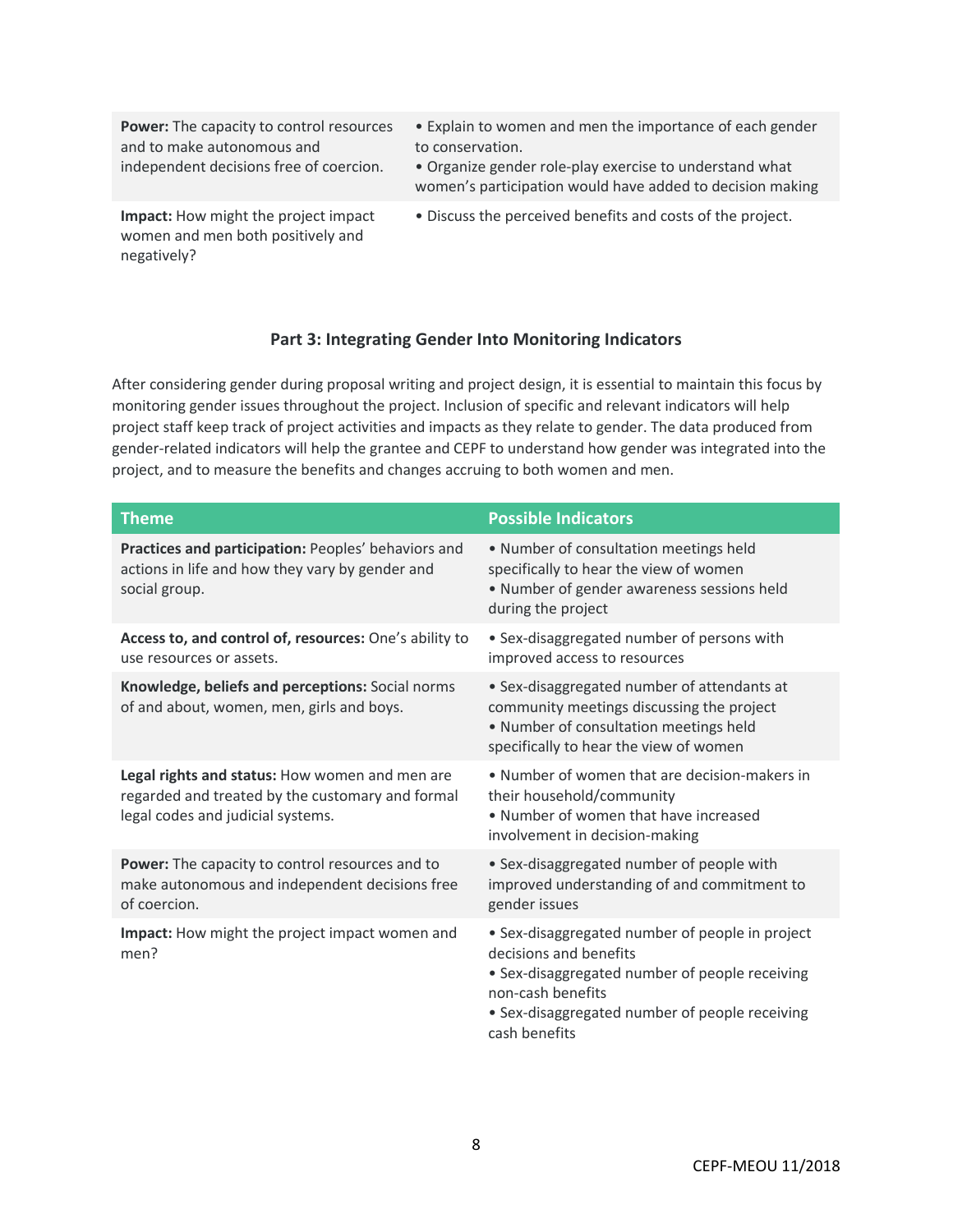#### **Part 4: Integrating Gender Into Your Organization**

<span id="page-9-0"></span>CEPF's gender policy states that "staff of the CEPF Secretariat, regional implementation teams and grantees will understand and take into account the different roles of women and men in CEPF-related activities at all scales (e.g., regional implementation team training, proposal design, project implementation and reporting). Gender issues and considerations will be actively incorporated throughout the grant-making process and progress on gender-related outcomes will be monitored."

CEPF has developed the Gender Tracking Tool to help grantees assess their understanding of and commitment to gender issues. This tracking tool is a self-assessment tool. **Ideally, it should be completed by a small group of people from your organization which, to the extent possible, consists of both women and men and represents the variation in roles and responsibilities.**

**All grantees (large and small grants) are required to complete the Gender Tracking Tool**. The tracking tool is available in multiple languages on th[e CEPF website.](https://www.cepf.net/grants/before-you-apply/gender-policy)

**The Gender Tracking Tool should be completed within three months of the start of your project and again at the end of the project**. All information provided in the tracking tool is confidential and will not be shared. It contains scores so that an organization can more easily determine if there is a change in its understanding and integration of gender over the course of the project. CEPF will use the information to determine overall understanding of gender by grantees in the biodiversity hotspot, interest in learning about gender and the topics that would be most useful to include in training sessions.

The Gender Tracking Tool includes eight multiple-choice questions. These questions are listed below with explanations.

| <b>Gender Tracking Tool Questions</b>                                                               | <b>Explanation</b>                                                                                                                                                                                                                                                                                                                                                   |
|-----------------------------------------------------------------------------------------------------|----------------------------------------------------------------------------------------------------------------------------------------------------------------------------------------------------------------------------------------------------------------------------------------------------------------------------------------------------------------------|
| 1. Does your organization have a written<br>policy that affirms a commitment to<br>gender equality? | A gender policy does not have to be long or complicated, but<br>it should explain how the organization integrates gender into<br>its operations. CEPF's gender policy is 1 page and states why<br>we think gender issues are important and how we will<br>integrate gender into all aspects of our work. You can find the<br>CEPF gender policy on the CEPF website. |
| 2. Are there people in your organization<br>responsible for gender issues?                          | Have any staff been assigned to train others in gender issues<br>or to conduct gender analyses, monitoring or other activities<br>related to gender? Does your organization have anyone<br>responsible for ensuring that concerns and issues related to<br>gender are considered?                                                                                    |
| 3. Have any staff in your organization<br>ever received training on gender issues?                  | Does your organization understand what is meant by gender<br>and how a gender lens provides a holistic view?                                                                                                                                                                                                                                                         |
| 4. Is gender analysis built into your<br>program planning procedures?                               | Before you undertake a project or activity, does your<br>organization undertake research to determine the roles and<br>responsibilities of women and men and how these might<br>affect the project, its participants and its expected results?                                                                                                                       |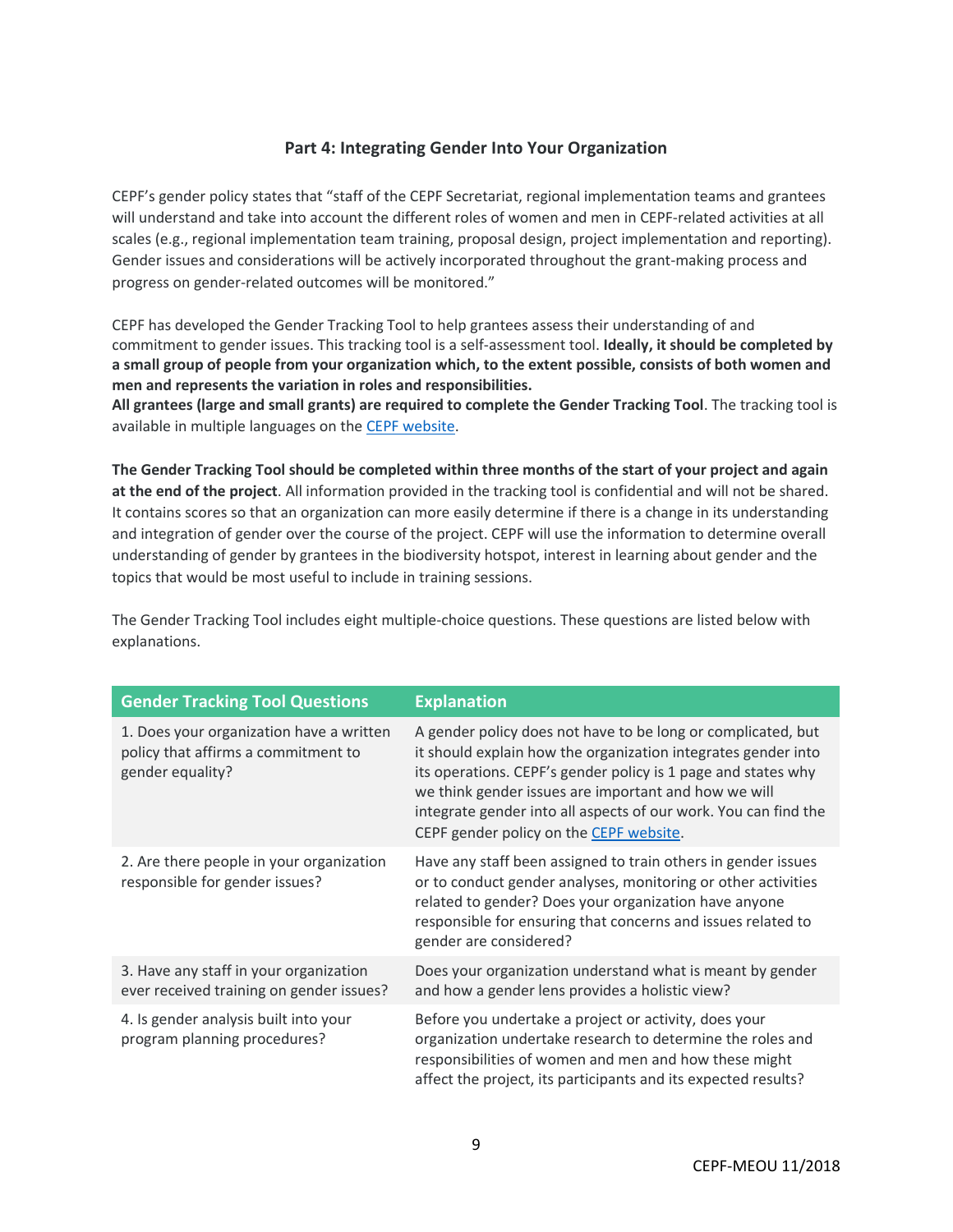| 5. Do you collect sex-disaggregated data<br>about the people impacted by your<br>projects?                                                                      | Does your organization collect data about how women and<br>men are impacted by the projects it implements? For<br>example, is your organization able to report on how many<br>women benefit from a project and how many men benefit?                                          |
|-----------------------------------------------------------------------------------------------------------------------------------------------------------------|-------------------------------------------------------------------------------------------------------------------------------------------------------------------------------------------------------------------------------------------------------------------------------|
| 6. Does your organization monitor and<br>evaluate how your projects and<br>programs impact women and men<br>differently?                                        | Does your organization have a means to measure how<br>projects impact women and men differently, and if so, does<br>your organization use the information to better understand<br>what is happening during a project?                                                         |
| 7. Does your organization allocate<br>financial resources to incorporate gender<br>into its work?                                                               | Does your organization consider including any funds into<br>project budgets to ensure better gender integration? Ensuring<br>that gender is considered does add some costs to a project. It<br>could entail extra meetings, or specific staff or activities.                  |
| 8. Would your organization be interested<br>in being contacted by the regional<br>implementation team to learn more or<br>receive training about gender issues? | This toolkit is available on the CEPF website. However, feel<br>free to contact the regional implementation team of your<br>biodiversity hotspot for more information on gender. You can<br>also check the CEPF website and Annex C: What CEPF Donors<br>are doing on Gender. |

Both small- and large-grant recipients will answer the same questions on assessing their understanding of, and commitment to, gender issues. However, **the Gender Tracking Tool has a different format for each set of grantees**:

- Large-grant recipients will receive the Gender Tracking Tool from their grant manager as this tool will be generated through ConservationGrants, CEPF's grants management system.
- Small-grant recipients will receive the Gender Tracking Tool in an Excel document from their regional implementation team.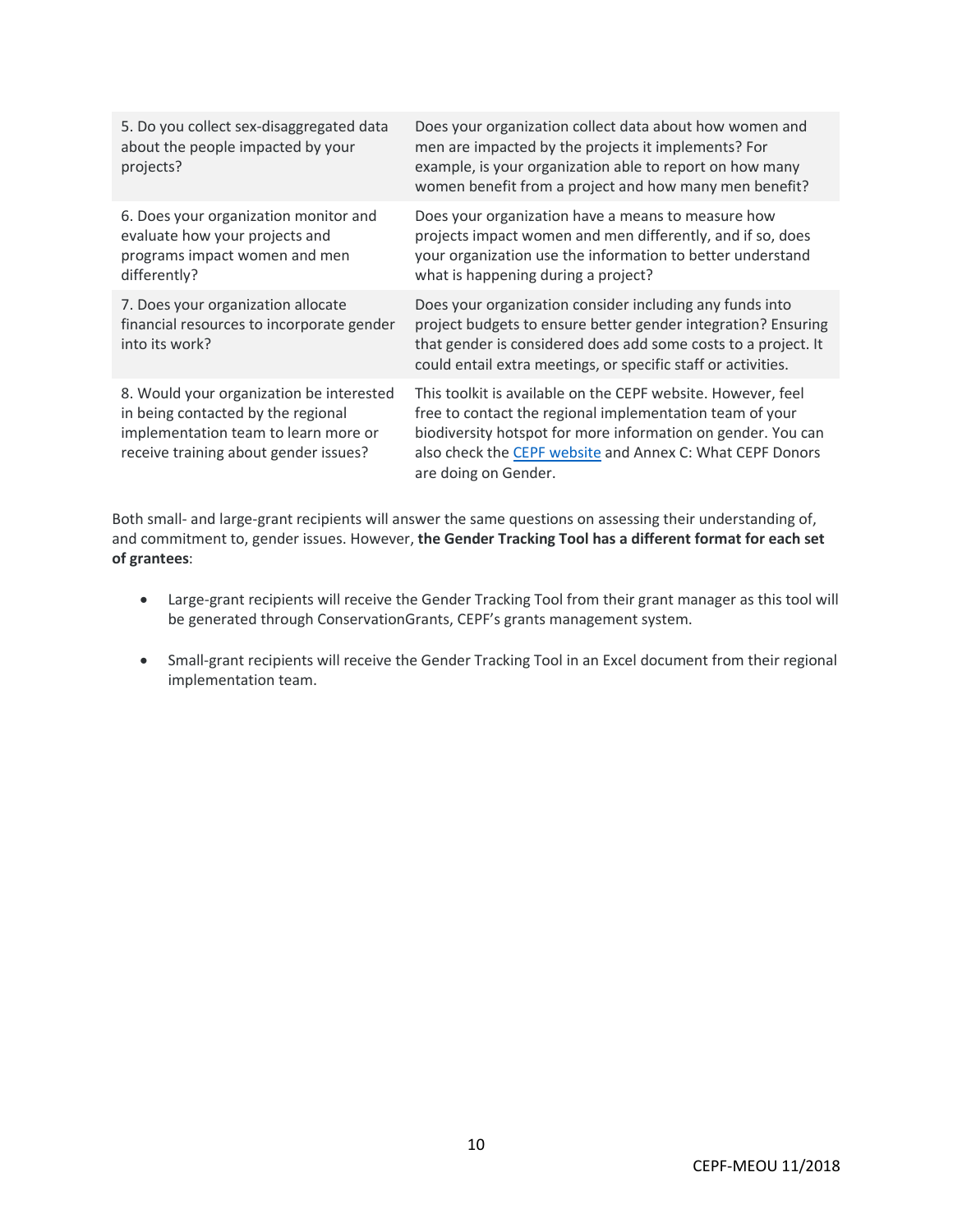# <span id="page-11-0"></span>**ANNEX A: INTEGRATING GENDER INTO PROPOSAL WRITING**

The worksheet below will help you keep gender in mind while developing and writing your proposal. You may need to consult with local partner organizations or government institutions for in-depth, socio-cultural information. In some cases, it may be advisable to conduct focus group sessions with project beneficiaries to better understand the local context.

Remember that the most effective way to ensure that gender inequalities are addressed is to emphasize community participation combined with transparent and participatory stakeholder analysis. **Truly integrating gender into a project goes beyond just engaging women's groups and counting women involved in activities.**

| <b>Gender Situation Analysis and Background</b>                                                                                                                                                                                                       | Yes/No (If no, how can it<br>be improved?) |
|-------------------------------------------------------------------------------------------------------------------------------------------------------------------------------------------------------------------------------------------------------|--------------------------------------------|
| Is there an analysis of gender dynamics in the target area?                                                                                                                                                                                           |                                            |
| Is there information on whether existing stakeholders, NGOs, government<br>ministries and other actors are currently involved in gender-based<br>activities, both in implementation and policy advocacy?                                              |                                            |
| Is it clear whether women have access to, use of and control of resources,<br>goods and services?                                                                                                                                                     |                                            |
| Is it clear whether men have access to, use of and control of resources,<br>goods and services?                                                                                                                                                       |                                            |
| Is there clarity on how decisions are made in the target area (e.g.,<br>community, household, families, etc.)?                                                                                                                                        |                                            |
| Are there gender-based constraints or barriers to gaining equal access to<br>resources and benefits from proposed project activities? Have these been<br>addressed?                                                                                   |                                            |
|                                                                                                                                                                                                                                                       |                                            |
| Have the gender-specific context variables that may prevent reaching<br>proposed objectives and expected results been addressed?                                                                                                                      |                                            |
| <b>Overall Project Strategy Design</b>                                                                                                                                                                                                                | Yes/No (If No, how can<br>it be improved?) |
| Are all ways into which one's gender differentiates their connection with<br>natural resources and ecological systems accounted for (including<br>knowledge, use, access, control, impact on natural resources and attitudes<br>toward conservation)? |                                            |
| Do existing gender roles affect the achievement of conservation outcomes<br>(including decision-making)?                                                                                                                                              |                                            |
| Will the project impact these roles and program effectiveness?                                                                                                                                                                                        |                                            |
| Are there some gender-based constraints to achieving conservation<br>outcomes? Will the project address them?                                                                                                                                         |                                            |

Are there opportunities? Will the project address them?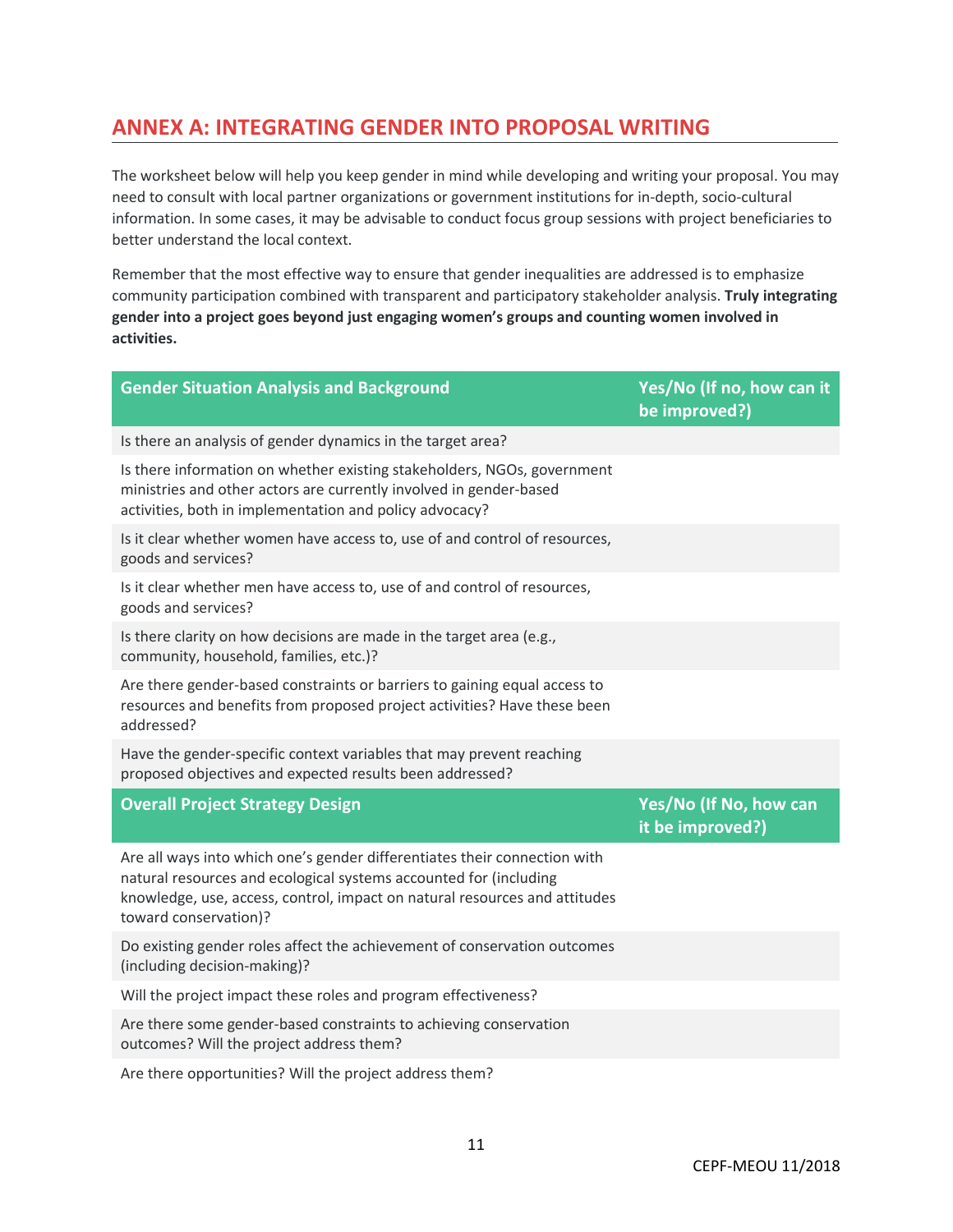| <b>Activity Design</b>                                                                                                                                                                                                                          | Yes/No (If no, how can it<br>be improved?) |
|-------------------------------------------------------------------------------------------------------------------------------------------------------------------------------------------------------------------------------------------------|--------------------------------------------|
| Will the program have some effects (positive and negative) on women?                                                                                                                                                                            |                                            |
| Will the program have some effects (positive and negative) on men?                                                                                                                                                                              |                                            |
| Will there be possible unintended consequences of these activities? Will<br>they affect women and men differently?                                                                                                                              |                                            |
| Are forms or methods of communication specifically targeted to women<br>included?                                                                                                                                                               |                                            |
| Are forms or methods of communication specifically targeted to men<br>included?                                                                                                                                                                 |                                            |
| If these are different, is the project addressing targeting different gender-<br>based messages for conservation?                                                                                                                               |                                            |
| Are meeting time and meeting locations appropriate for women?                                                                                                                                                                                   |                                            |
| Are meeting time and meeting locations appropriate for men?                                                                                                                                                                                     |                                            |
| <b>Community and Household Impact</b>                                                                                                                                                                                                           | Yes/No (If no, how can it<br>be improved?) |
| Could the project activities have an impact on household and social gender<br>structures?                                                                                                                                                       |                                            |
| Could the project activities have an impact on division of labor at the<br>household and community levels?                                                                                                                                      |                                            |
| Could the project activities have an impact on time constraints of a<br>particular gender?                                                                                                                                                      |                                            |
| Could the project activities have an impact on subsistence activities?                                                                                                                                                                          |                                            |
| Could the project activities have an impact on traditional rights?                                                                                                                                                                              |                                            |
| Could there be an impact on policy and regulatory changes affecting<br>gender participation?                                                                                                                                                    |                                            |
| <b>Monitoring and Evaluation</b>                                                                                                                                                                                                                | Yes/No (If no, how can it<br>be improved?) |
| Are indicators sex-disaggregated and gender sensitive?                                                                                                                                                                                          |                                            |
| Will there be a number and/or percentage of women and men<br>participating in an activity?                                                                                                                                                      |                                            |
| Will there be a number and/or percentage of women and men benefiting<br>from the project?                                                                                                                                                       |                                            |
| Will there be a number and/or percentage of women and men<br>demonstrating leadership in project implementation?                                                                                                                                |                                            |
| Are there other indicators on community knowledge, attitudes and<br>practices about female participation and leadership (e.g., change in beliefs<br>regarding women in natural resource management decision-making) that<br>should be included? |                                            |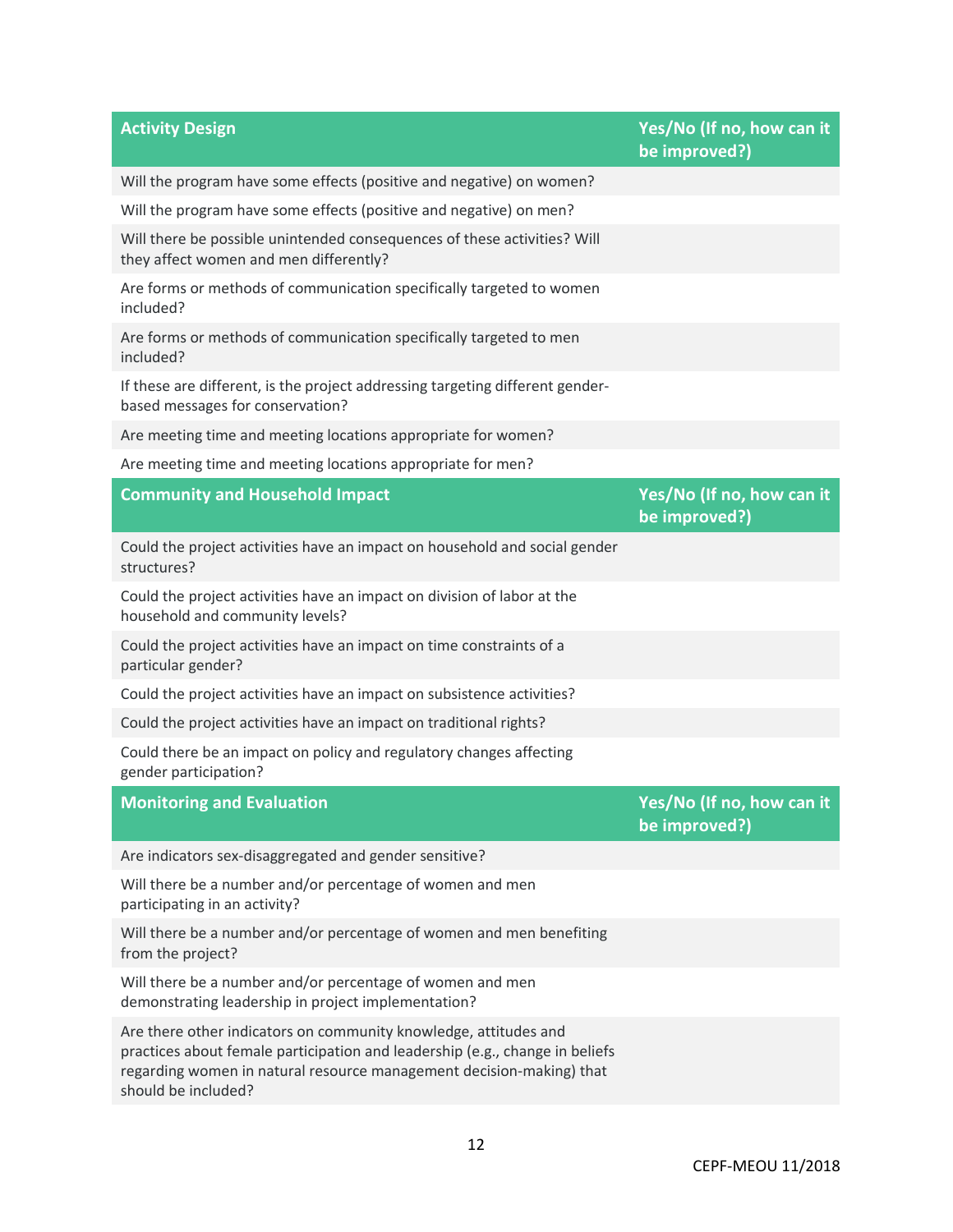Is the budget adequate to integrate gender?

Have you allocated enough staff time to monitor sex-disaggregated data?

Have you allocated enough staff time to monitor the impact and benefits gender may have on women and men?

If you think your organization will benefit from additional gender training, have you allocated budget for this?

If a baseline and end of projects assessments are relevant to your project, have you budgeted for them?

If relevant, have you allocated enough funds for ensuring participation of women and men to specific project activities?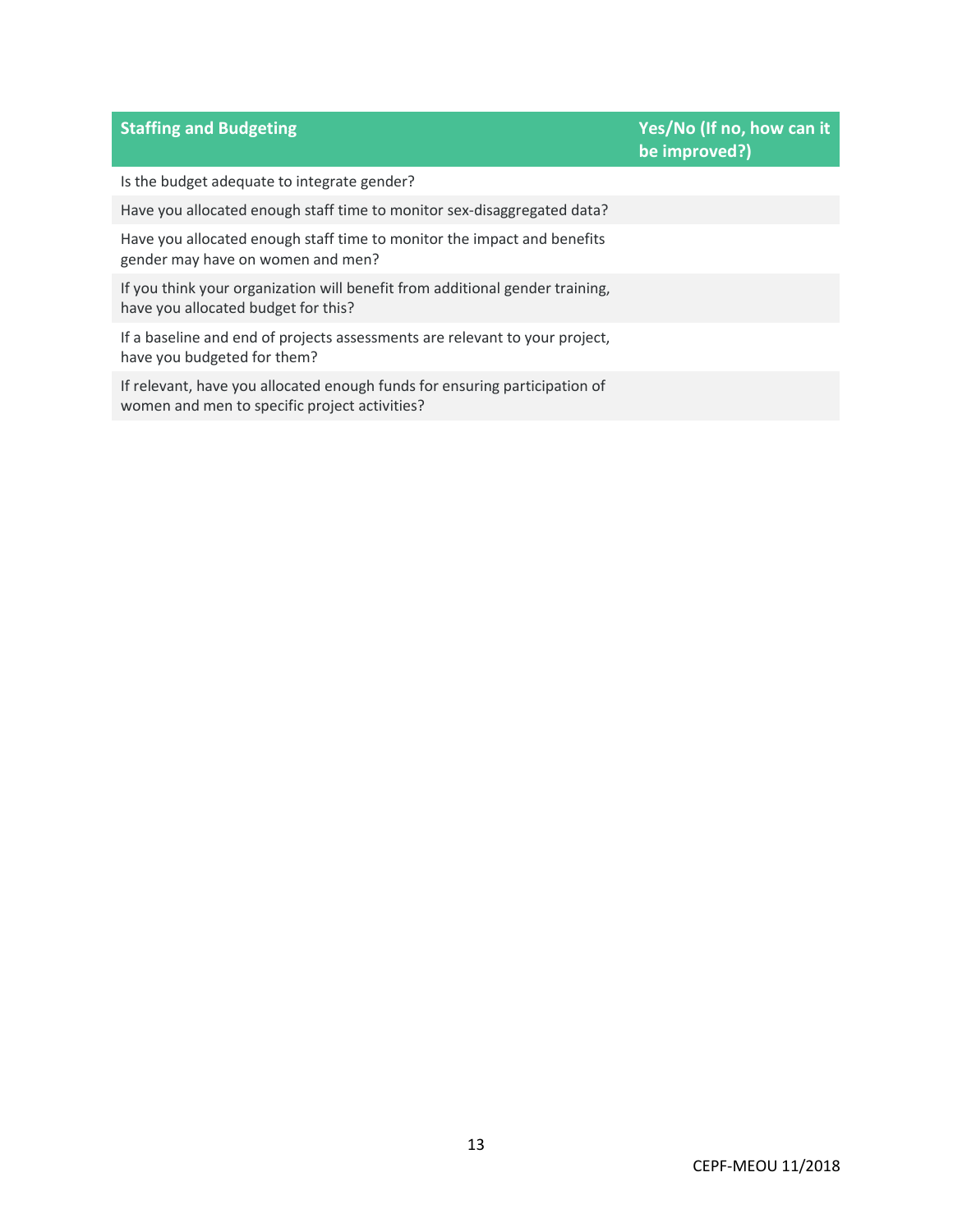# <span id="page-14-0"></span>**ANNEX B: IDEAS TO CIRCUMVENT GENDER BARRIERS**

| <b>Barrier/Challenge/Risk</b>                                            | <b>Possible Solution</b>                                                                                                                                                                                                                                                                                                                                                                                                                                                                                                                                                                                                                                                                                                                                                                                                                                                                           |
|--------------------------------------------------------------------------|----------------------------------------------------------------------------------------------------------------------------------------------------------------------------------------------------------------------------------------------------------------------------------------------------------------------------------------------------------------------------------------------------------------------------------------------------------------------------------------------------------------------------------------------------------------------------------------------------------------------------------------------------------------------------------------------------------------------------------------------------------------------------------------------------------------------------------------------------------------------------------------------------|
| Lack of time/competing<br>priorities                                     | Find out what time of day/season women and men tend to be<br>$\bullet$<br>available and schedule activities then.<br>Provide childcare during activities.<br>$\bullet$                                                                                                                                                                                                                                                                                                                                                                                                                                                                                                                                                                                                                                                                                                                             |
| Inaccessibility/travel to activities<br>is onerous                       | Move activities closer to communities where you want to engage<br>$\bullet$<br>people.<br>Provide transportation to activities.<br>$\bullet$<br>Understand cultural norms around overnight activities and work<br>$\bullet$<br>with households to identify appropriate ways to allow for both<br>women's and men's participation.                                                                                                                                                                                                                                                                                                                                                                                                                                                                                                                                                                  |
| Feeling uncomfortable about<br>participating publicly in activities      | Conduct separate activities with women and men (with same-sex<br>$\bullet$<br>facilitators) so that participants feel comfortable.<br>Provide a foundational workshop for individuals who have less<br>$\bullet$<br>background/experience on the subject so that everyone can be<br>prepared and knowledgeable.<br>Encourage the facilitator to seek out opinions and contributions<br>$\bullet$<br>from quieter groups/individuals.<br>Be explicit in invitations to participate that you value the<br>$\bullet$<br>contributions of all voices and hope to see a diversity of<br>community members.<br>Ensure that activity discourse is conducted in the local language.<br>$\bullet$<br>Work with local leaders and male project participants to explain<br>$\bullet$<br>the importance of women's participation and identify culturally<br>appropriate ways to allow for their participation. |
| Limited access to information                                            | Create communication materials in languages (or with images)<br>$\bullet$<br>that everyone can understand.<br>Tailor messages for different groups through the most appropriate<br>$\bullet$<br>communication channels (e.g., radio, written, informal,<br>community meeting, etc.) depending on how each gets their<br>information.                                                                                                                                                                                                                                                                                                                                                                                                                                                                                                                                                               |
| Project design does not address<br>gender/social equity                  | Provide basic gender training and follow-up trainings, particularly<br>for staff members who interact with the community.<br>Allocate an amount in the project budget for gender activities<br>and/or training.<br>Consult with local women's organizations, indigenous and youth<br>$\bullet$<br>groups, governmental entities, or conservation/development<br>NGOs.                                                                                                                                                                                                                                                                                                                                                                                                                                                                                                                              |
| Project may increase work load<br>(paid or unpaid) of a certain<br>group | Examine whether those with the increased workload are<br>$\bullet$<br>benefitting from the project:<br>If yes, be sure that participants perceive the benefits<br>$\circ$<br>to outweigh the cost of extra work.<br>If no, you'll need to re-think your project to make<br>O                                                                                                                                                                                                                                                                                                                                                                                                                                                                                                                                                                                                                       |

sure that nobody is adversely affected.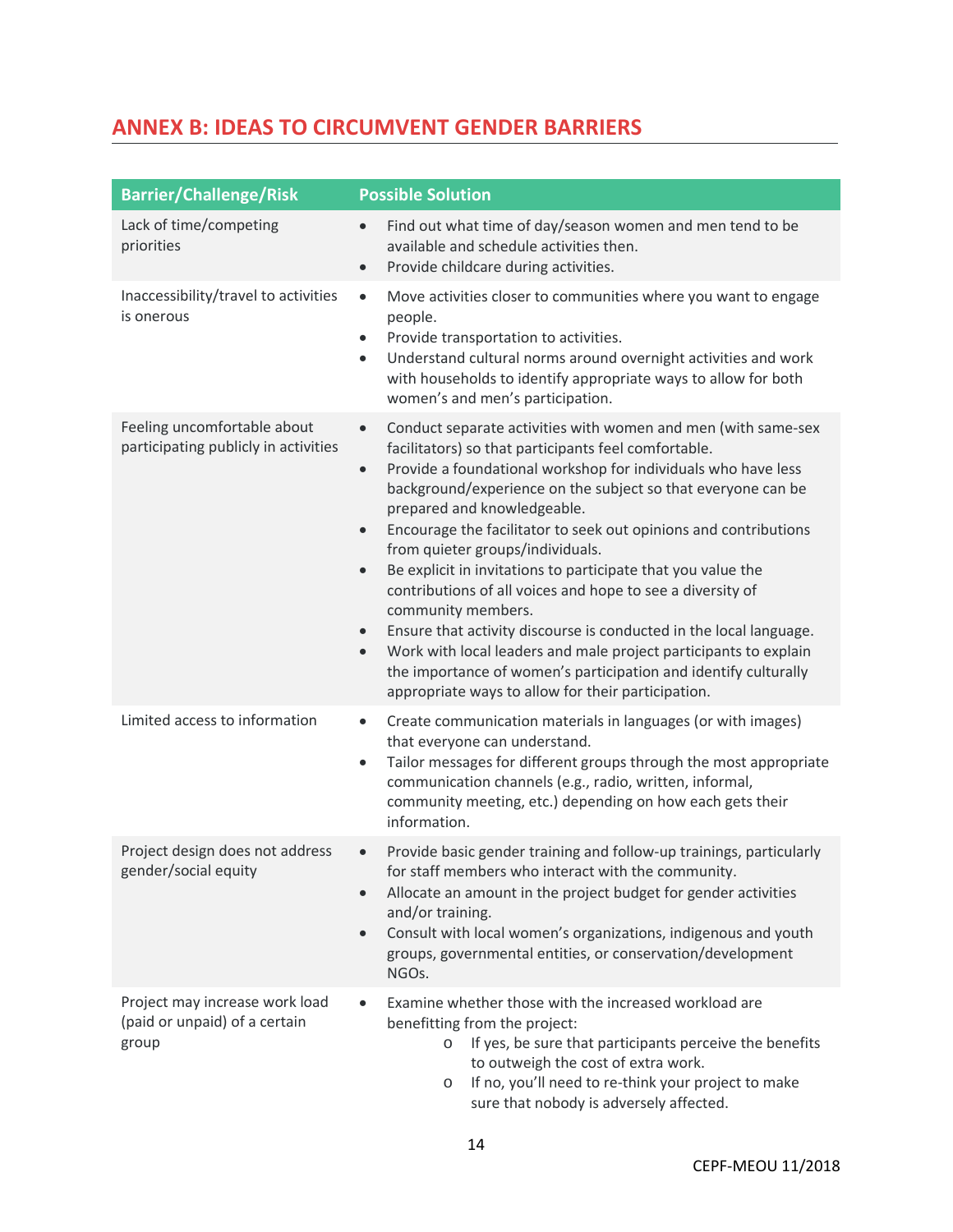Project may increase possibility of domestic violence or physical unsafety of some people

• Have an honest conversation with project participants to determine whether there are methods of project implementation that can eliminate this risk. Otherwise, the project should not continue.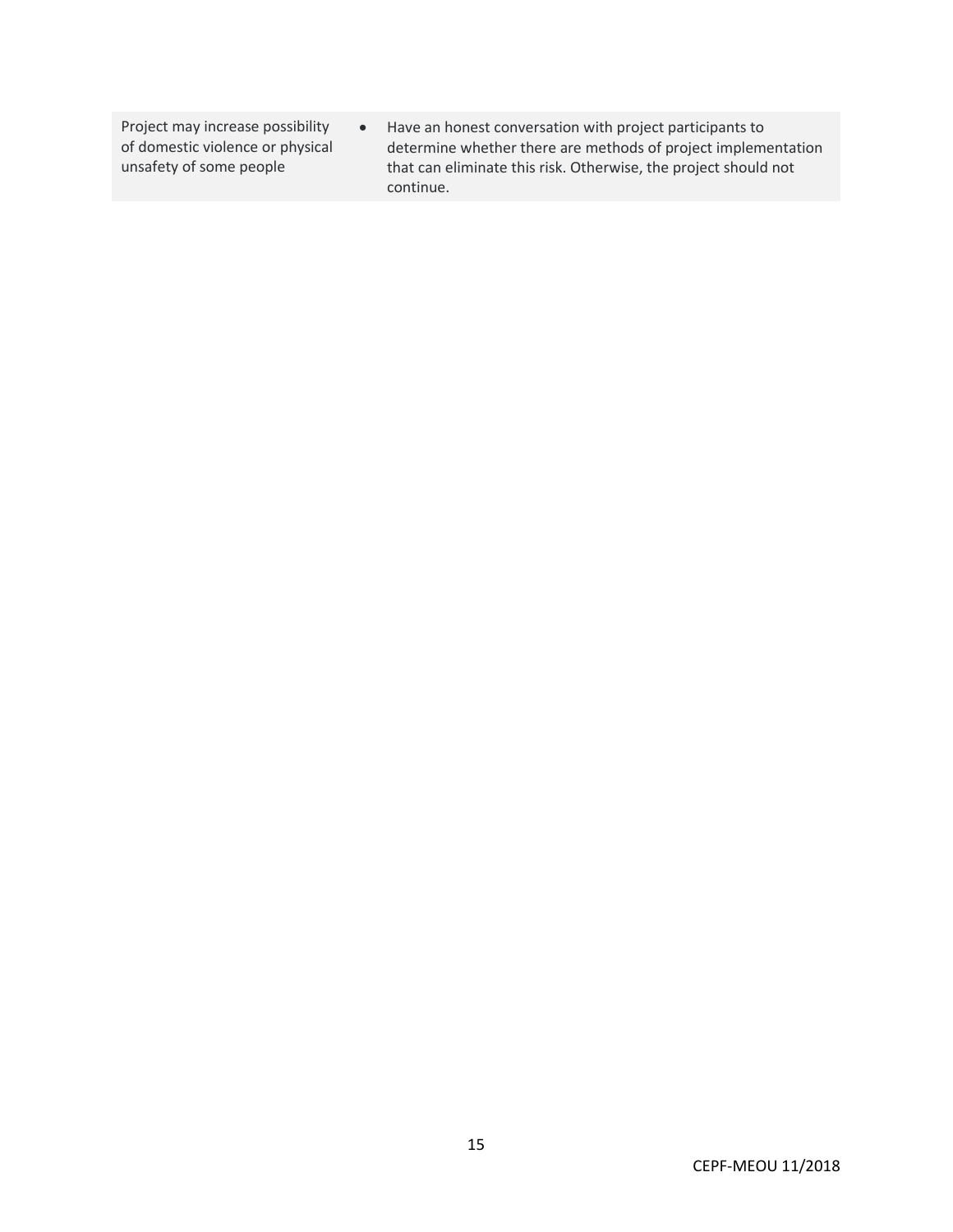# <span id="page-16-0"></span>**ANNEX C: WHAT ARE CEPF'S GLOBAL DONOR PARTNERS DOING ON GENDER?**

**L'Agence Française de Développement** adopted its own [gender strategy](https://www.afd.fr/en/page-thematique-axe/gender-equality) in March 2014 after several years of gender integration. The [Crosscutting Intervention Framework on Gender and the Reduction of Inequalities](https://www.afd.fr/fr/cadre-intervention-genre-reduction-inegalites)  [Between Women and Men](https://www.afd.fr/fr/cadre-intervention-genre-reduction-inegalites) aims to contribute to sustainable, inclusive and equitable development between women and men.

The gender policy for **Conservation International** (CI) states that gender will be addressed at all stages of the program design cycle, including planning, implementation, and monitoring and evaluation. (Useful references by CI are available on the next page of this document.)

The [strategy for equality between women and men](https://ec.europa.eu/info/policies/justice-and-fundamental-rights/gender-equality) represents the **European Commission's** work program on gender equality for the period 2010-2015. It is a comprehensive framework committing the Commission to promote gender equality into all its policies.

The **Global Environment Facility's** (GEF) [gender equality policy](https://www.thegef.org/council-meeting-documents/policy-gender-equality) calls on the GEF and its partner agencies to mainstream gender into GEF operations, including efforts to analyze and address the specific needs and role of both women and men into GEF projects, as appropriate for each intervention.

In 2001, the **Japanese Government** established a Gender Equality Bureau tasked with planning and coordinating the policies pertaining to gender equality. It has a framework for the promotion of gender equality.

The **World Bank's** [gender strategy](http://documents.worldbank.org/curated/en/820851467992505410/pdf/102114-REVISED-PUBLIC-WBG-Gender-Strategy.pdf) (PDF – 29 MB) aims to reduce poverty and enhance economic growth, human well-being, and development effectiveness by addressing gender disparities and inequalities that are barriers to development.